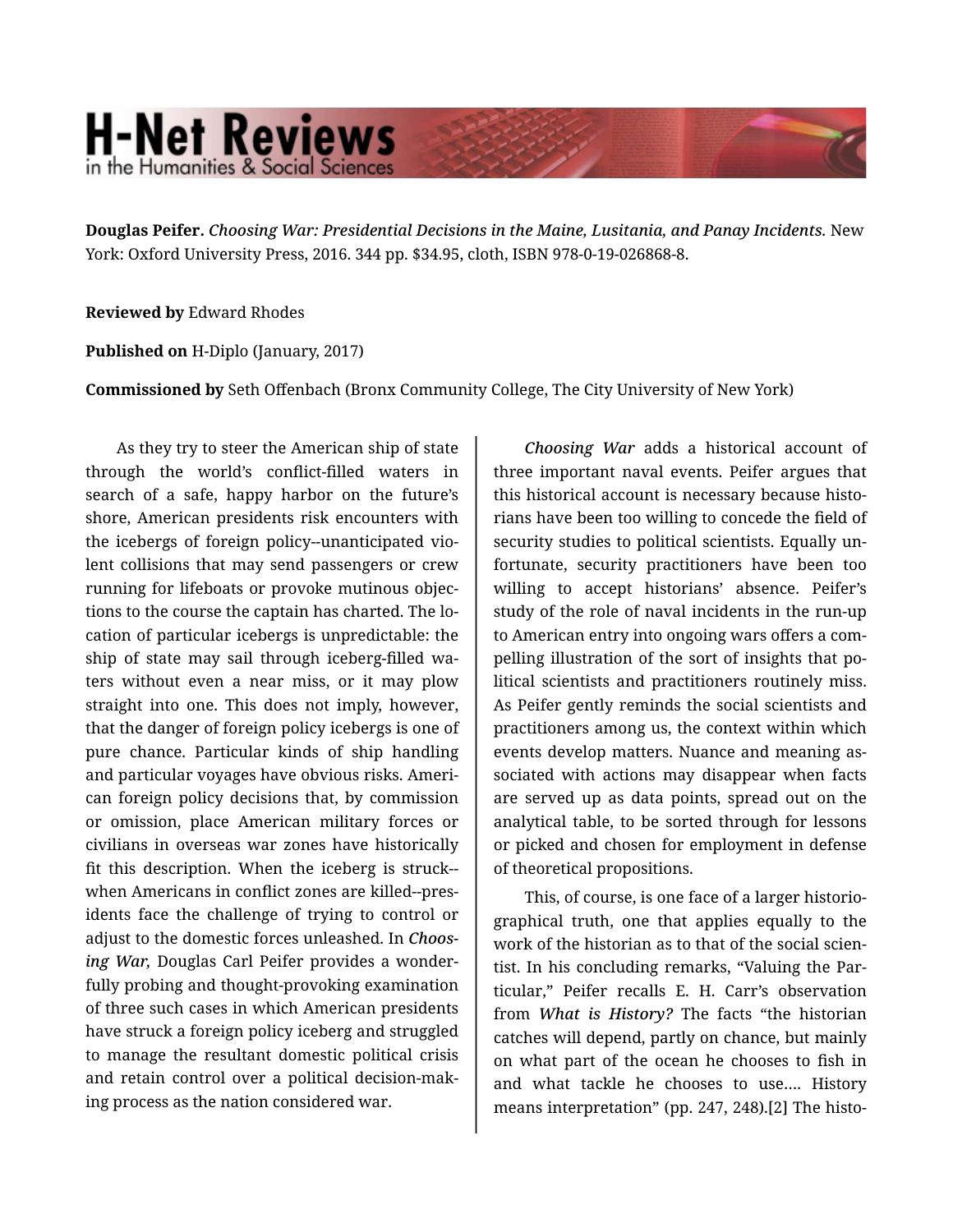rian's prior beliefs about the facts that are worth fishing for, where these facts are to be found, and how they are to be caught will, like the social sci‐ entist's theory, set limits on the sort of intellectual catch even the most skilled scholar-fisherman will bring to port.

Happily, the waters into which Peifer has cho‐ sen to cast his nets are teeming with fish worth catching, and those brought in by his nets make an intellectually sustaining meal. Peifer examines the political crises that followed three naval inci‐ dents: the destruction of the USS *Maine* in Havana harbor on February 15, 1898; the torpedoing of the RMS *Lusitania* by the German submarine U-20 off the southern coast of Ireland on May 7, 1915; and the bombing and strafing of the USS *Panay* by Japanese aircraft on the Yangtze River on Decem‐ ber 12, 1937.

On first glance, the three events would seem to have little in common, apart from the fact that all involved the surprise, violent destruction of a ship. One of the incidents involved a major war‐ ship; another, a minor warship, scarcely more than a boat; and the third, a civilian vessel. One occurred in the context of an ongoing, declared war; another, in the context of an undeclared war; and the third, in the context of an armed re‐ bellion. One involved a vessel flying the flag of one of the combatant powers; another, the flag of an interested party external to the existing con‐ flict; and the third, the flag of a third party en‐ gaged in protecting the lives and property of neu‐ tral civilians caught in a military crossfire. One cost three lives; another, 258 lives; and the third, 1,196 lives, including 94 children.

What the three do have in common, however, is the challenge they posed for US decision-mak‐ ers seeking to retain control over American for‐ eign policy. Each violently shook the domestic po‐ litical tightrope being walked by the president, as he tried to tread a course that kept the nation out of war--or, in the case of Franklin Roosevelt, pre‐ pared it for a future entry into war. For William

McKinley, attempting to press the Spanish govern‐ ment and Cuban insurgents to reach a negotiated settlement, the sinking of the *Maine* did not sim‐ ply make the US-Spanish diplomatic high-wire harder to see but generated powerful gusts of do‐ mestic crosswinds from the press, the public, and Congress. In 1915, Woodrow Wilson managed to retain his balance despite domestic political crosspressures that reached all the way into his cabi‐ net, but only at substantial long-term cost. Wil‐ son's secretary of state William Jennings Bryan publicly resigned from the cabinet over Wilson's handling of the matter; the inflexible version of neutrality that Wilson found himself embracing placed the United States and Germany on a colli‐ sion course, while the red line he drew on German U-boat warfare left him with little room for maneuver when Germany resumed its submarine campaign in February 1917; and, as Peifer notes, the narrative that emerged from the crisis would fuel the revisionist historiography stoked by the 1930s isolationists. While the context of the 1937 *Panay* crisis was of course quite different--Roo‐ sevelt at the time was in the process of trying to build domestic support for naval rearmament and to defeat the Ludlow Amendment, which would have required a national referendum on any deci‐ sion to go to war--the sinking of the *Panay,* like the sinking of the *Maine* and *Lusitania,* gravely complicated Roosevelt's domestic political calcula‐ tions. Although on first glance the incident would seem to have given Roosevelt leverage against op‐ ponents of rearmament, it also served to link rearmament to questions of American forward presence, to the role of American forces in pro‐ tecting British and other imperial interests in Chi‐ na, and to the isolationist narrative regarding American involvement in World War I.

As interesting as this examination of the con‐ nection between naval incidents and war is, ar‐ guably the greater contribution made by this vol‐ ume is in its exploration of the historical path‐ ways that led *to* the naval incidents. It was not in‐ evitable that the USS *Maine* would be on extended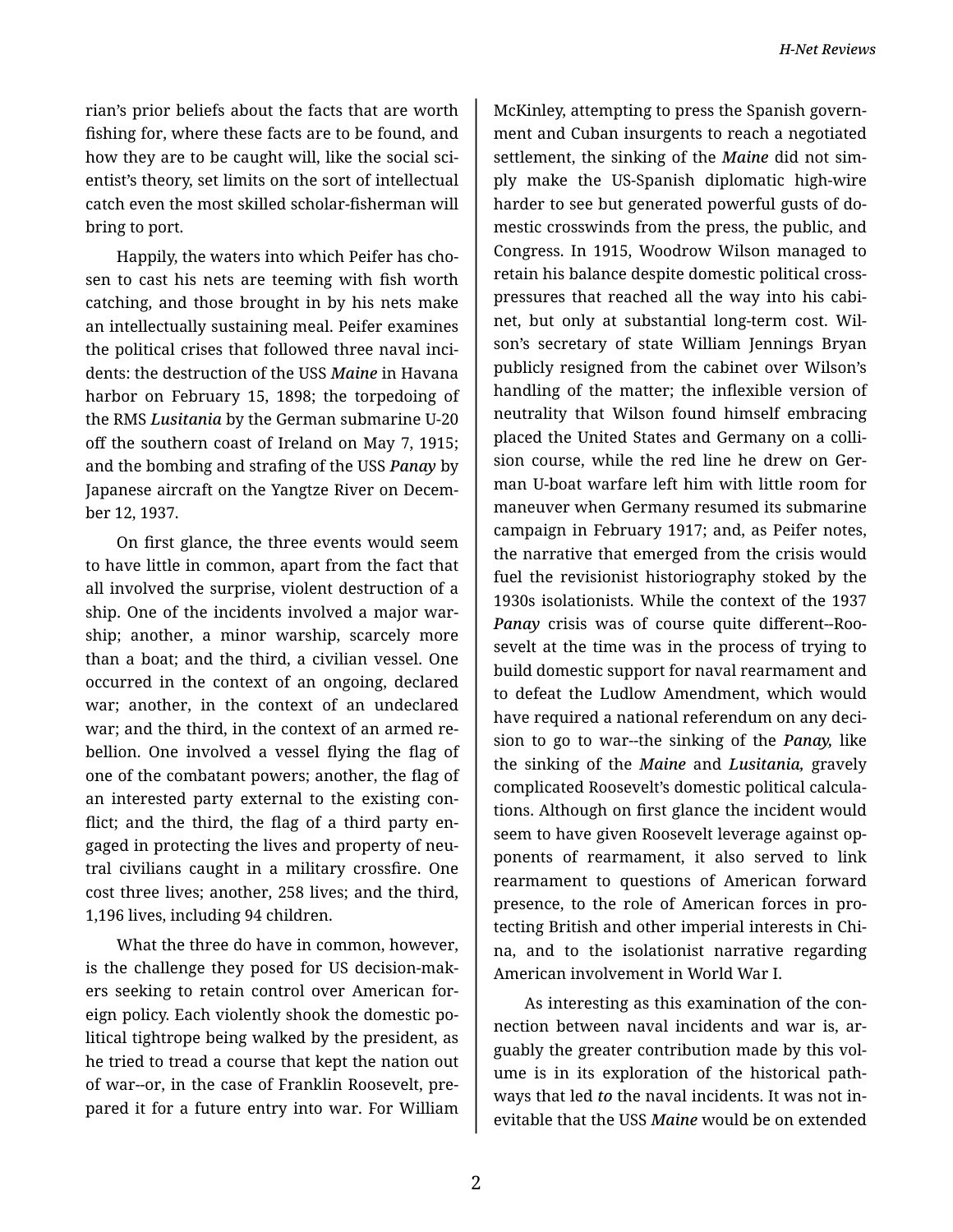port call in Havana harbor while an insurgency raged across Cuba, or that the RMS *Lusitania*  would be steaming off the coast of Ireland, carry‐ ing American passengers as well as war materiel, while German submarines prowled these waters, or that the USS *Panay* would be smack-dab in the middle of a battle zone, retreating upriver as the rampaging Japanese Imperial Army drove the col‐ lapsing Chinese Nationalist forces back toward Chungking. The presence of these vessels--or, in the case of the *Lusitania,* the presence of substan‐ tial numbers of Americans--was a consequence of political decisions. These incidents occurred not only within particular international and domestic political contexts but within the context of ongo‐ ing American foreign policy. The *Maine* was sent by McKinley to Havana in an exercise in coercive diplomacy; it was there as part of a deliberate, if perhaps not clearly formulated, American strate‐ gy to press Spain for concessions that McKinley hoped would make a diplomatic solution of the Cuban insurgency possible. The *Lusitania* was permitted by Wilson to sail from New York with Americans on board despite explicit warnings from the German embassy that Americans traveled into the "war zone" at their own risk; Wil‐ son's reluctance to warn Americans against this travel and his insistence on holding Germany ac‐ countable for wartime infringements on tradi‐ tional neutral trade rights were part of an overar‐ ching foreign policy. As for the *Panay,* Roosevelt left her and her sister ships on the Yangtze as a visible American commitment to the Open Door Policy and to the Nine-Power Treaty of 1922; even as it became clear that it would be impossible to defend US and Western interests in China without war, the implicit message that would have been conveyed by removing the gunboats was regard‐ ed as politically unacceptable.

None of this is to suggest that the policies that led to the dispatch of the *Maine,* to the presence of Americans on the *Lusitania,* or to the continued Yangtze patrols by the *Panay* were somehow "wrong." Peifer's effort to locate events within

context, however, helps us to understand not only why these incidents occurred but why they creat‐ ed dilemmas for American foreign policymaking. In each of Peifer's cases, US presidents were knowingly pursuing foreign policies that involved taking risks. Vessels and lives were in harm's way because foreign policy positions were being tak‐ en, positions that at least risked a violent re‐ sponse. And in each case, when tragedy struck the president was faced with the task of trying to con‐ trol the domestic political consequences of what, intended or not, was in essence a failed bet.

Given his explicit intention of trying to begin to reclaim a portion of the strategic studies field for historians, it may not be surprising that Peifer's volume is likely to appeal more to politi‐ cal scientists and to policymakers than to fellow historians. As Peifer acknowledges, the strength of this work is not in bringing to light new evi‐ dence about the *Maine, Lusitania,* and *Panay*inci‐ dents--all have already been meticulously re‐ searched. Rather, this work's value lies in its care‐ ful use of what political scientist Alexander George and Richard Smoke termed "focused com‐ parison."[2] For each of the three incidents he examines, Peifer first explores the history of the in‐ cident itself, then the context, then the immediate reaction by relevant audiences, then the presiden‐ tial decision process and analysis, and finally, the aftermath and consequences. What is gained is a substantially improved ability to compare not only the three incidents but the policy matrix within which they occurred and the problems they posed for politically vulnerable decisionmakers.

The imposition of this self-conscious structure on Peifer's account in no way reduces its readabil‐ ity. To the contrary, the combination of this fore‐ shadowed organization and Peifer's wonderfully clear prose makes the volume a page-turner--a pleasure read as well as a valuable tutorial. It is a book well designed to stimulate valuable discus‐ sions in classes on American foreign policy mak‐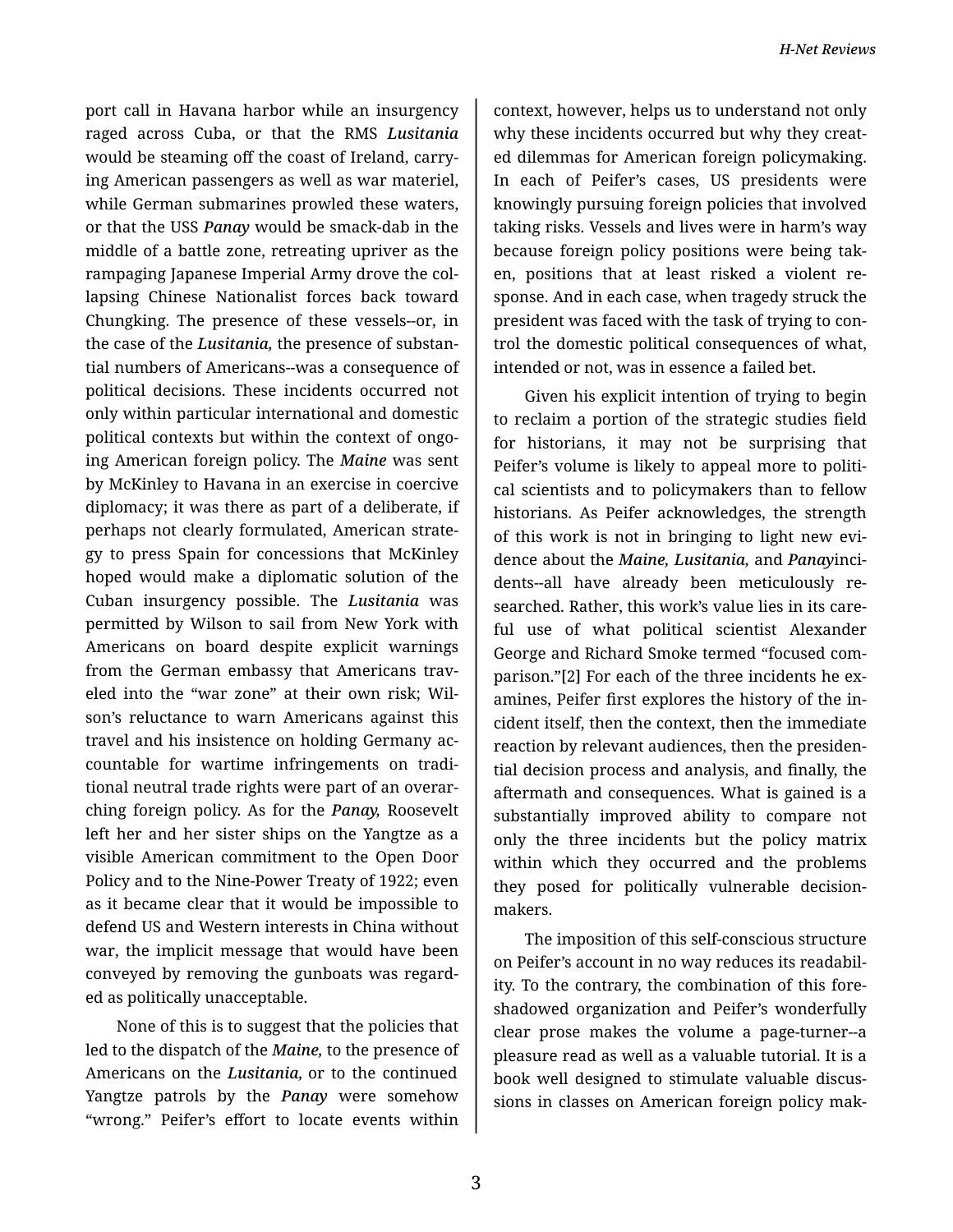ing, at either the graduate or advanced undergraduate level.

Perhaps the one front on which the volume arguably falls short of its stated aims is in helping readers use a "historical mindset" (p. 5) to think about the three present-day problems that Peifer identifies as cause for concern (pp. 2-3): Chinese claims in the East and South China Seas, the proliferation of naval anti-access and area-denial (A2/ AD) weapons, and terrorism at sea. Obviously, any or all of these three may create or complicate naval incidents. But if the reason for policymakers to read this volume is that they may face such incidents, are there more specific insights that decision-makers and decision-making institutions can learn about how prepare for the future than that they should think historically? It is certainly good advice that, "rather than using history to provide direct analogies and 'lessons learned,' students of foreign affairs should employ history to gain strategic depth, study interconnections, examine what sort of options past presidents considered, and think about why they acted as they did" (p. 248). But this begs the question of how historians and histories can help busy, cognitively and emotionally stressed decision-makers employ history--perhaps specifically the history in this volume--in those ways. As a practical matter and with lives depending on it, how do we help President Donald Trump think historically when faced with possible naval incidents involving China, A2/ AD, or terrorism?

Peifer succeeds magnificently, however, in his primary objective. There is value in approaching security studies with a historical mindset. Choosing War provokes an abundance of rich reflection on the risks created by forward presence in conflict zones, on the variety of ways incidents like these interact with public and congressional opinion to create pressures for (or against) executive branch action, and on the strategies open to presidents for dealing with such pressures.

**Notes** 

[1]. Edward Hallett Carr, What Is History? (London: McMillan, 1961), 23.

[2]. Alexander L. George and Richard Smoke, Deterrence in American Foreign Policy: Theory and Practice (New York: Columbia University Press, 1974), 95-97.